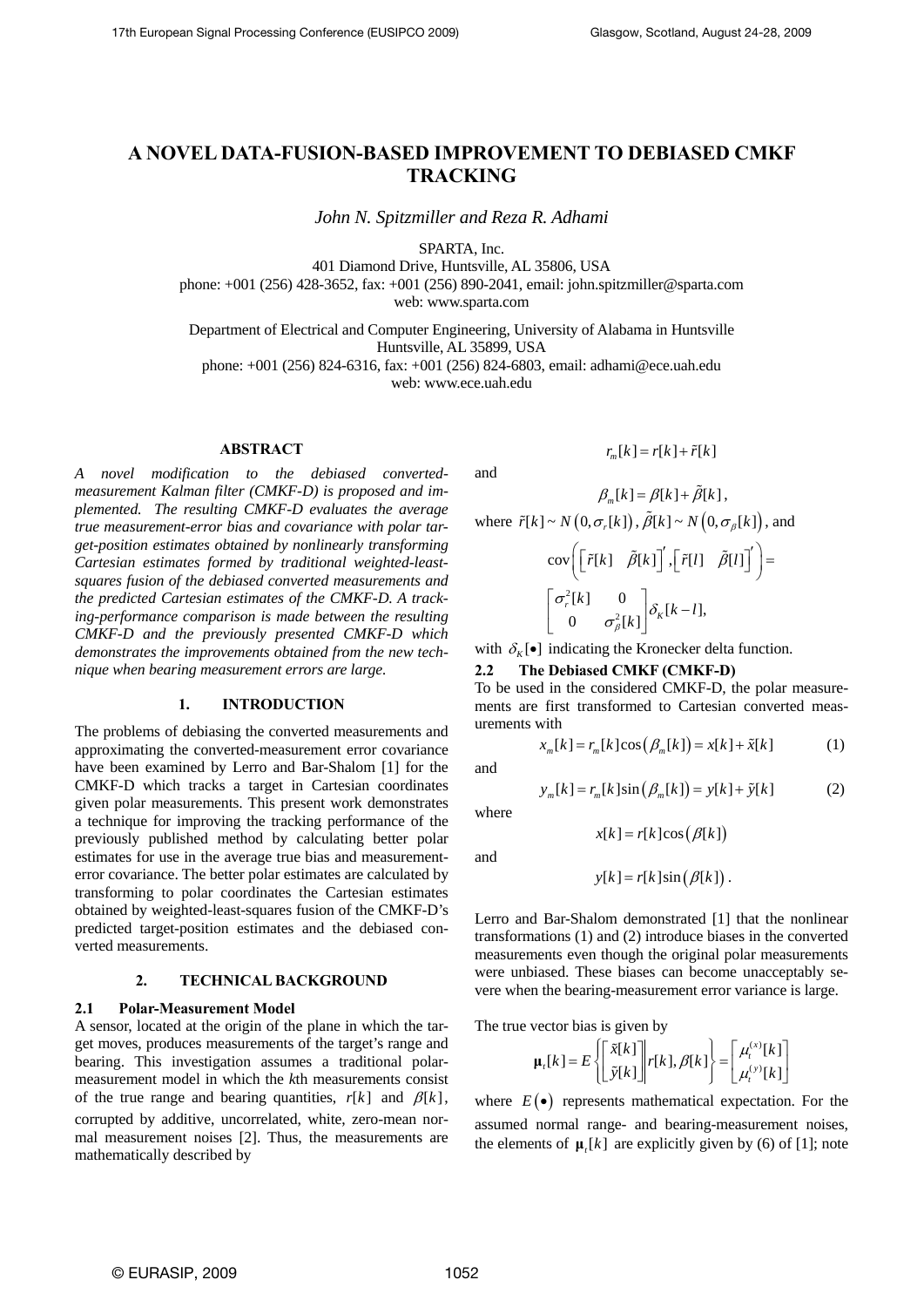that both elements require the target's true range and bearing for evaluation. Similarly, the true measurement-error covariance is given by

$$
\mathbf{R}_t[k] = \text{cov}\left\{\begin{bmatrix} \tilde{x}[k] \\ \tilde{y}[k] \end{bmatrix} r[k], \beta[k] \right\} = \begin{bmatrix} R_t^{11}[k] & R_t^{12}[k] \\ R_t^{21}[k] & R_t^{22}[k] \end{bmatrix}.
$$

For the assumed normal range- and bearing-measurement noises, the elements of  $\mathbf{R}_t[k]$  are explicitly given by (7) of [1]; note that all four elements require the target's true range and bearing for evaluation.

Since the true polar coordinates of the target are unavailable in practice, Lerro and Bar-Shalom proposed conditioning  $\mu_{\iota}[k]$  and  $\mathbf{R}_{\iota}[k]$  on  $r_m[k]$  and  $\beta_m[k]$  to obtain the average true measurement-error bias

$$
\boldsymbol{\mu}_a[k] = E\left\{\boldsymbol{\mu}_t[k]\big| \boldsymbol{r}_m[k], \boldsymbol{\beta}_m[k]\right\} = \left[\mu_a^{(x)}[k] - \mu_a^{(y)}[k]\right]'
$$

and the average true measurement-error covariance

$$
\mathbf{R}_{a}[k] = E\left\{\mathbf{R}_{t}[k]\big| r_{m}[k], \beta_{m}[k]\right\}.
$$

Both  $\mu_a[k]$  and  $\mathbf{R}_a[k]$  depend only on the polar measurements. The debiased converted measurements are thus given by

and

$$
x_m^{(d)}[k] = r_m[k] \cos(\beta_m[k]) - \mu_a^{(x)}[k]
$$

$$
y_m^{(d)}[k] = r_m[k] \sin (\beta_m[k]) - \mu_a^{(y)}[k].
$$

In order to improve dynamic tracking performance, Lerro and Bar-Shalom specified the additional requirement of evaluating  $\mu_a[k]$  [3] and  $\mathbf{R}_a[k]$  [1, 3] using the best available polar estimates rather than exclusively using the polar measurements on which  $\mu_a[k]$  and  $\mathbf{R}_a[k]$  had been conditioned. To provide a practical means of meeting this additional requirement, Lerro and Bar-Shalom presented a simple test, (35) of [1], which chose the more accurate of the measured and predicted polar quantities (obtained via nonlinear transformation of the CMKF-D's predicted Cartesian measurements) based on the sizes (computed with determinants) of the respective error covariances in Cartesian coordinates.

**2.3 Proposed Improvement to the Tracking Algorithm**  Whereas the additional requirement given in [1, 3] and correctly explained in [4] calls for using the *best* available *polar* quantities to evaluate  $\mu_a[k]$  and  $\mathbf{R}_a[k]$ , it should be noted that the given rule actually determines the *better* (i.e., the less uncertain) of the measured and predicted *Cartesian* estimates. Although using true range and bearing quantities to evaluate  $\mu_a[k]$  and  $\mathbf{R}_a[k]$  is obviously impractical, it does motivate a search for polar estimates superior to both the measured and predicted quantities to use in the evaluation of  $\mu_a[k]$  and  $\mathbf{R}_a[k]$ .

The polar measurements and Cartesian predictions comprise the only practically and immediately available estimates of the target's position. Since the errors in the Cartesian predictions depend upon measurement noise *prior to the cur-* *rent measurement only*, and since the measurement noises are white processes, the errors in the polar measurements and the errors in the Cartesian predictions are statistically independent. We therefore propose producing polar estimates for the evaluation of  $\mu_a[k]$  and  $\mathbf{R}_a[k]$  by first fusing the (converted) measured and predicted target-position estimates in Cartesian coordinates and then nonlinearly transforming the fused Cartesian estimates to polar coordinates. Section III provides details for the proposed data-fusion and coordinate-transformation method.

#### **3. PROPOSED METHOD OF ESTIMATING THE POLAR TARGET-POSITION VALUES**

#### **3.1 Weighted-Least-Squares Fusion of Measured and Predicted Target-Position Estimates**

The traditional method of weighted-least-squares estimation [5] assumes a set of  $l$  measurements  $\bf{z}$  that is a linear combination of the elements of a constant vector  $x$  corrupted by a zero-mean random additive measurement noise vector v. Mathematically,

$$
z = Mx + v.
$$

The estimate  $\hat{x}$  of  $x$  that minimizes the scalar cost function

$$
J = (\mathbf{z} - \mathbf{M}\hat{\mathbf{x}})' \mathbf{C}_{\mathbf{v}}^{-1} (\mathbf{z} - \mathbf{M}\hat{\mathbf{x}}),
$$

where  $C_v = cov(v)$ , is

$$
\hat{\mathbf{x}} = \left(\mathbf{M}'\mathbf{C}_{\mathbf{v}}^{-1}\mathbf{M}\right)^{-1}\mathbf{M}'\mathbf{C}_{\mathbf{v}}^{-1}\mathbf{z}.
$$
 (3)

The measured target-position estimate and associated error covariance are in the polar coordinate system, but the predicted target-position estimate and associated error covariance are in the Cartesian coordinate system. As a result, the two target-position estimates cannot be directly fused using the weighted-least-squares approach of [5, eq. (4.0-5)] (in which the weighting matrix is conventionally formed from the inverses of the two estimates' error covariances), since this technique requires the two estimates and their respective error covariances to be in identical coordinate systems. Thus, some means of converting one estimate and its error covariance to the coordinate system of the other estimate is required.

Since converted-measurement debiasing with Lerro and Bar-Shalom's technique was shown to produce statistically consistent converted measurements for even reasonably large measurement-error variances, the *k*th debiased *converted* measurements  $\left[x_m^{(d)}[k] \quad y_m^{(d)}[k]\right]$ , when conditioned on the true target coordinates, approximately represent a randomly drawn sample from a joint distribution with mean

 $[x[k]$   $[y[k]]'$  and covariance  $\mathbf{C}_{\text{Cart}}^{\text{meas}}[k] \cong \mathbf{R}_a[k]$ . Thus,

$$
\begin{bmatrix} x_m^{(d)}[k] & y_m^{(d)}[k] \end{bmatrix}' = \begin{bmatrix} x[k] & y[k] \end{bmatrix}' + \begin{bmatrix} \tilde{x}^{(d)}[k] & \tilde{y}^{(d)}[k] \end{bmatrix}'
$$
 where

$$
\operatorname{cov}\bigg(\bigg[\tilde{x}^{(d)}[k] - \tilde{y}^{(d)}[k]\bigg]'\bigg) = \mathbf{C}_{\text{Car}}^{\text{meas}}[k] \cong \mathbf{R}_a[k].
$$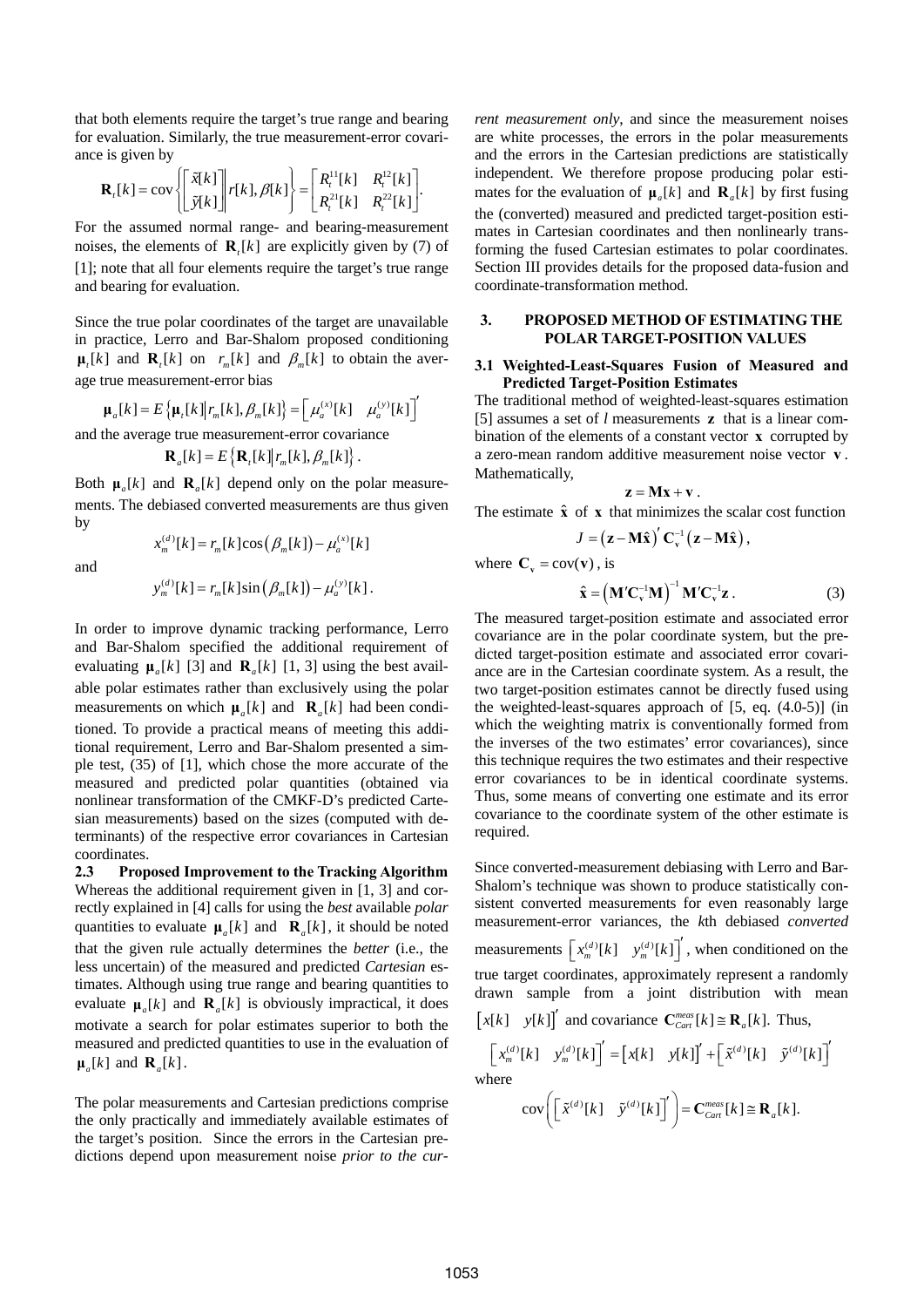In basic (linear) Kalman-filter theory, the predicted state at index *k* is a linear transformation of the state estimate at index  $k-1$  which is itself a linear combination of the measurements taken at indices up to and including  $k-1$  [6]. Therefore, the *k*th predicted target-position estimates,  $\left[ x_p[k] \quad y_p[k] \right]'$ , when conditioned on the true target coordistribution with mean  $\begin{bmatrix} x[k] & y[k] \end{bmatrix}$  and error covariance dinates, represent a randomly drawn sample from a joint

$$
\mathbf{C}_{\text{Cart}}^{\text{pred}}[k] = \mathbf{H} \mathbf{P}[k \mid k-1] \mathbf{H}'.
$$
 (4)

In  $(4)$ ,

$$
\mathbf{H} = \begin{bmatrix} 1 & 0 & 0 & 0 \\ 0 & 0 & 1 & 0 \end{bmatrix}
$$

is the observation or measurement matrix and  $P[k | k - 1]$  is the predicted state-estimate-error covariance matrix at measurement index *k*.  $P[k | k-1]$  is in turn given by

$$
P[k | k - 1] = FP[k - 1 | k - 1]F' + Q[k]
$$

where

$$
\mathbf{F} = \begin{bmatrix} 1 & T & 0 & 0 \\ 0 & 1 & 0 & 0 \\ 0 & 0 & 1 & T \\ 0 & 0 & 0 & 1 \end{bmatrix}
$$

is the state-transition matrix (with *T* representing the measurement interval),  $P[k-1|k-1]$  is the state-estimate-error covariance at measurement index  $k-1$ , and  $Q[k]$  is the process-noise covariance. Thus,

$$
\begin{bmatrix} x_p[k] & y_p[k] \end{bmatrix}' = \begin{bmatrix} x[k] & y[k] \end{bmatrix}' + \begin{bmatrix} \tilde{x}_p[k] & \tilde{y}_p[k] \end{bmatrix}'
$$

wh

$$
\text{cov}\bigg(\big[\tilde{x}_p[k] \quad \tilde{y}_p[k]\big]'\bigg) = \mathbf{C}_{\text{Cart}}^{\text{pred}}[k].
$$

We may now apply (3) to the problem of fusing the measured and predicted Cartesian quantities:

$$
\begin{bmatrix} \hat{x}[k] \\ \hat{y}[k] \end{bmatrix} = (\mathbf{M}'\mathbf{C}^{-1}[k]\mathbf{M})^{-1} \mathbf{M}'\mathbf{C}^{-1}[k] \begin{bmatrix} x_m^{(d)}[k] \\ y_m^{(d)}[k] \\ x_p[k] \\ y_p[k] \end{bmatrix},
$$

where

$$
\mathbf{M} = \begin{bmatrix} 1 & 0 \\ 0 & 1 \\ 1 & 0 \\ 0 & 1 \end{bmatrix}
$$

and

$$
\mathbf{C}[k] = \begin{bmatrix} \mathbf{C}_{\text{car}}^{\text{meas}}[k] & \mathbf{0}_{2\times 2} \\ \mathbf{0}_{2\times 2} & \mathbf{C}_{\text{Carf}}^{\text{pred}}[k] \end{bmatrix}.
$$

**3.2 Transformation of the Fused Cartesian Estimates to Polar Coordinates** 

The estimates  $\hat{x}[k]$  and  $\hat{y}[k]$  are fused Cartesian estimates, which are expected to be more accurate than either  $x_m^{(d)}[k]$ and  $y_m^{(d)}[k]$  or  $x_p[k]$  and  $y_p[k]$ . However, *polar* estimates are required for the evaluation of  $\mu_a[k]$  and  $\mathbf{R}_a[k]$ , so some method of coordinate transformation from Cartesian to polar is required. The conventional method adopted here converts an estimate in one coordinate system to an estimate in another coordinate system via the nonlinear transformation relating the two coordinate systems:

and

$$
\hat{\beta}[k] = \tan^{-1}(\hat{y}[k]/\hat{x}[k]).
$$

 $\hat{r}[k] = \sqrt{\hat{x}^2[k] + \hat{y}^2[k]}$ 

#### **4. TRACKING PERFORMANCE WITH THE PROPOSED IMPROVEMENT**

#### **4.1 Debiased Converted-Measurement Kalman Filters**

A performance comparison of two CMKF-D configurations is conducted. All CMKF-D configurations have the general structure given in Section IV.A of [1]. The two considered CMKF-D configurations differ in the method by which the polar values used to evaluate  $\mu_a[k]$  and  $\mathbf{R}_a[k]$  are chosen. The first CMKF-D is that described explicitly by [1]. The second CMKF-D uses the polar estimates obtained as described in Section III.

#### **4.2 Simulation Results**

The two considered CMKF-D implementations are tested using three standard-deviation values of bearingmeasurement error (10° and 15°) and one standard-deviation value of range-measurement error (50 m). The initial target state and kinematics model of Section IV.C of [1] are replicated. Specifically, the initial target location is at a range of 70 km and a bearing of 45°, and the initial target velocity is 15 m/s in the positive y direction. Additionally, the targettrajectory model is the second-order kinematics model of [7, eq. (2-297)], and the process-noise covariance, given by [7, eq.  $(2-312)$ ], has a standard deviation of 0.01 m/s<sup>2</sup> in each Cartesian dimension.

counts for the fact that, in general,  $\mathbf{R}_a[k] \neq \mathbf{R}_a[l]$ ,  $k \neq l$ . The CMKF-D implementations are initialized using a slightly modified version of the two-point differencing method of [7, eqs. (2-287), (2-288), and (2-289)] which ac-Specifically, designating the indices of the first two measurements as  $k = 0$  and  $k = 1$ , respectively, the Cartesian state estimate is initialized with

$$
\hat{\mathbf{x}}[1] = \begin{bmatrix} x_m^{(d)}[1] \\ \left( x_m^{(d)}[1] - x_m^{(d)}[0] \right) / T \\ y_m^{(d)}[1] \\ \left( y_m^{(d)}[1] - y_m^{(d)}[0] \right) / T \end{bmatrix},
$$

and the elements of the initial Cartesian state-estimate-error covariance **P**[1] are set to

$$
P^{11}[1] = R_a^{11}[1],
$$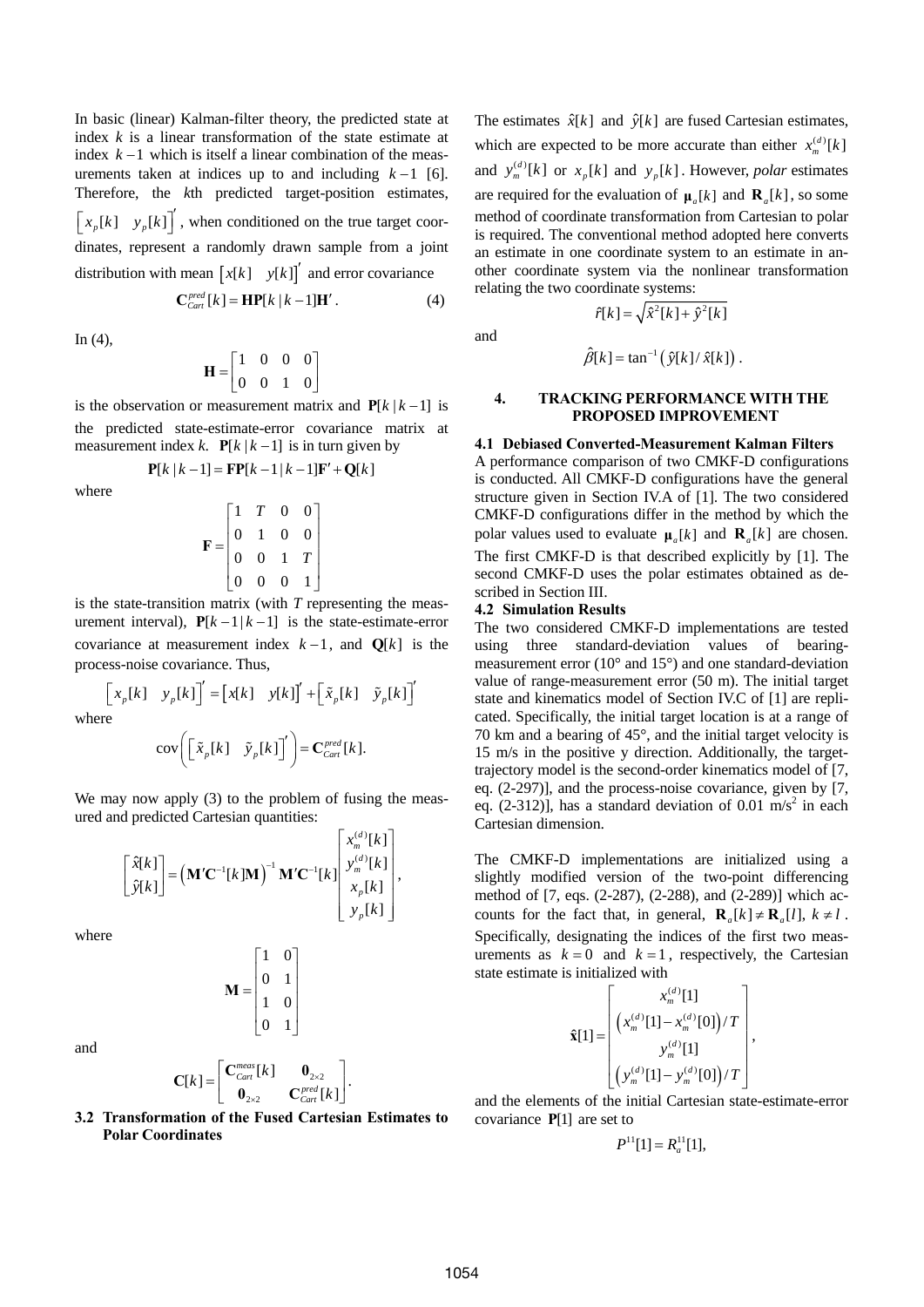$$
P^{12}[1] = P^{21}[1] = R_a^{11}[1]/T,
$$
  
\n
$$
P^{13}[1] = P^{31}[1] = R_a^{12}[1],
$$
  
\n
$$
P^{14}[1] = P^{41}[1] = R_a^{12}[1]/T,
$$
  
\n
$$
P^{22}[1] = (R_a^{11}[1] + R_a^{11}[0])/T^2,
$$
  
\n
$$
P^{23}[1] = P^{32}[1] = R_a^{12}[1]/T,
$$
  
\n
$$
P^{24}[1] = P^{42}[1] = (R_a^{12}[1] + R_a^{12}[0])/T^2,
$$
  
\n
$$
P^{33}[1] = R_a^{22}[1],
$$
  
\n
$$
P^{34}[1] = P^{43}[1] = R_a^{22}[1]/T,
$$
 and  
\n
$$
P^{44}[1] = (R_a^{22}[1] + R_a^{22}[0])/T^2.
$$

Fifty measurements are taken with an interval of  $T = 60$  s. The presented results are those averaged over 1000000 Monte-Carlo runs.

The RMS position errors of the original and proposed CMKF-D implementations are shown in Figures 1 and 2 for the cases of  $\sigma_{\beta}[k] = 10^{\circ}$  and  $\sigma_{\beta}[k] = 15^{\circ}$ , respectively.



Figure 1 – RMS position errors for  $\sigma_{\beta}[k] = 10^{\circ}$ 



Figure 2 – RMS position errors for  $\sigma_{\beta}[k] = 15^{\circ}$ 

For both cases, the proposed CMKF-D provides noticeably better position-tracking performance than the original CMKF-D. Note that qualitatively similar performance results are obtained when the target's initial position and velocity are randomly selected.

The percent improvement of the proposed CMKF-D algorithm over the original CMKF-D algorithm, defined as

$$
I = \frac{\text{Orig. alg. RMS Error - Prop. alg. RMS Error}}{\text{Orig. alg. RMS Error}} (100\%),
$$

is shown in Figure 3 for the cases of  $\sigma_{\beta}[k] = 10^{\circ}$  and  $\sigma_{\scriptscriptstyle R}[k] = 15^{\circ}$ .



Figure 3 – Percent Improvement of the Proposed CMKF-D over the Original CMKF-D

The average time required to execute a single iteration of the CMKF-D using MATLAB version 7.4 on an Intel® Core™ 2 Duo CPU T7300 running at 1.99 GHz with 2 GB of RAM was 0.10554 ms. The time required to execute a single iteration of the proposed CMKF-D using the same hardware and software was 0.62692 ms, so the tracking improvement comes at the cost of significantly increased computational time.

#### **5. CONCLUSIONS**

A novel CMKF-D which fuses measured and predicted target-position information to evaluate the measurement-error covariance approximation is proposed and implemented. The new CMKF-D generally outperformed the original CMKF-D technique for both considered scenarios. The proposed CMKF-D achieves its improved performance, however, at the cost of additional computations to perform (1) weighted-least-squares estimation with the predicted Cartesian coordinates and the converted Cartesian measurements and (2) the nonlinear transformation of the fused Cartesian values.

## **REFERENCES**

[1] D. Lerro and Y. Bar-Shalom, "Tracking with debiased consistent converted measurements versus EKF," *IEEE Trans. on Aerospace and Electronic Systems*, vol. 29, pp. 1015-1022, July 1993.